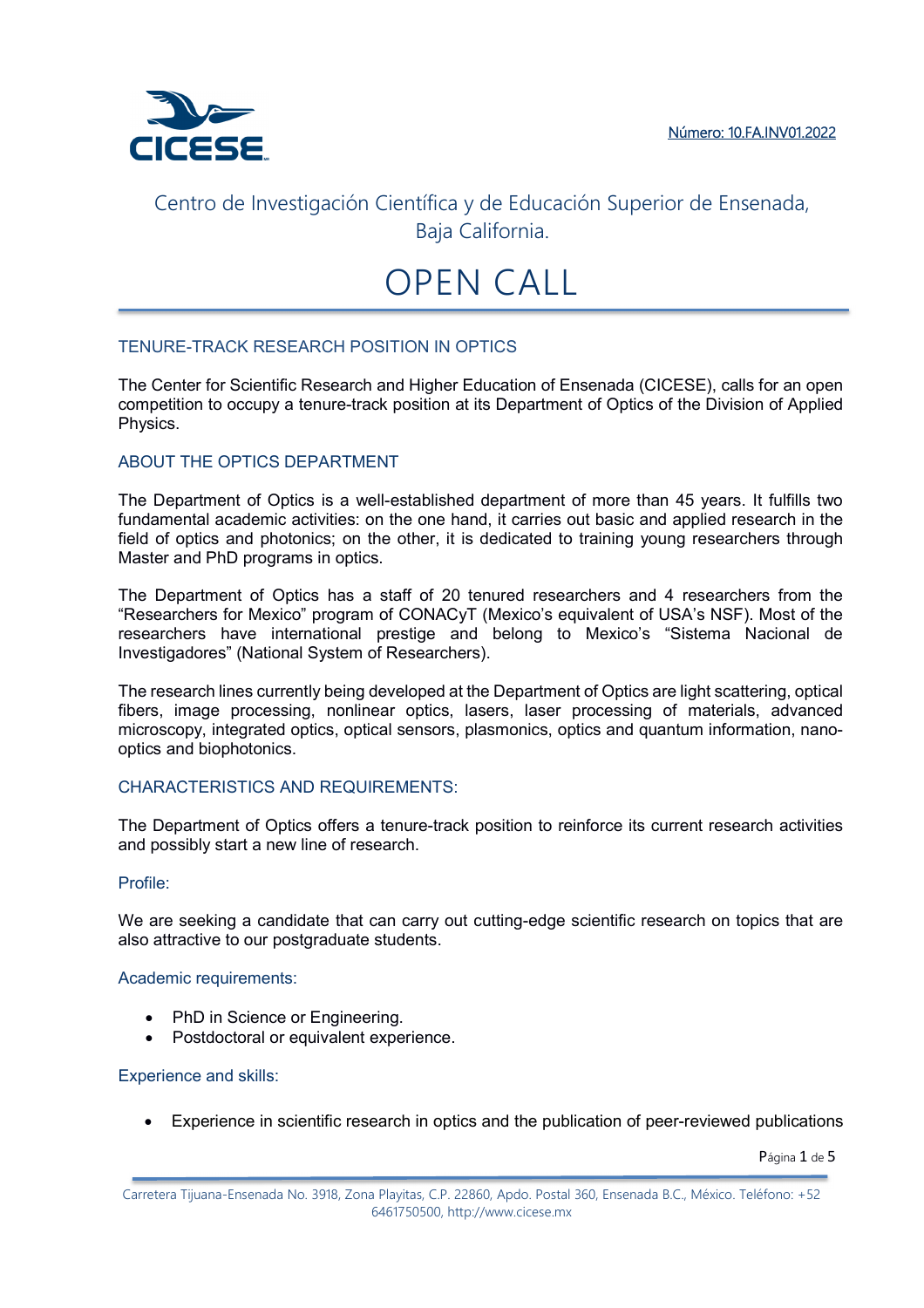

# OPEN CALL

in reputable journals. A minimum of 5 publications is required; the candidate must be main the author in at least two of them (first author or corresponding author).

 Experience in the dissemination of scientific knowledge (for example, academic seminars, popular articles, conference participations and proceedings).

Aspects that will be taken into consideration:

- Experience in thesis supervision.
- **Experience in obtaining funds for research.**
- Potential to carry out independent research, which will be evaluated mainly by the candidate's publications in high-impact journals.
- Experience in obtaining projects within the social, governmental or productive sectors.
- Ability and willingness to carry out interdisciplinary work and to interact with other groups at CICESE and neighboring institutions, on topics such as biophotonics, quantum optics and information, optical communications, renewable energies and nano-photonics, to name a few examples.

### Activities:

- Carry out original and cutting-edge research in the candidate's area of expertise.
- Teach graduate courses in optics.
- Supervise master's and doctoral theses in optics.
- Propose research projects and seek funding for research.
- Collaborate on multidisciplinary projects with other researchers of the Department of Optics and of other research centers.
- Participate in the activities of the academic life of the Department of Optics, such as the development of new courses as well as updating existing courses, science dissemination activities, promotion of our programs, among others.

## EVALUATION PROCEDURES:

The applications will be reviewed by an internal Department of Optics committee that will make a pre-selection among those that meet the "Characteristics and Requirements" described above. After this pre-selection, the files will be turned over to an external Selection Committee, which will choose the candidates to be interviewed and invited to present a job proposal and a departmental seminar. The recommendation of the Selection Committee will be submitted to the Internal Council of the Division of Applied Physics and, subsequently, to the Internal Technical Advisory Council. Final approval will be granted by the Director General of CICESE. If no application meets the profile sought, the contest will be declared void and a new call will be published.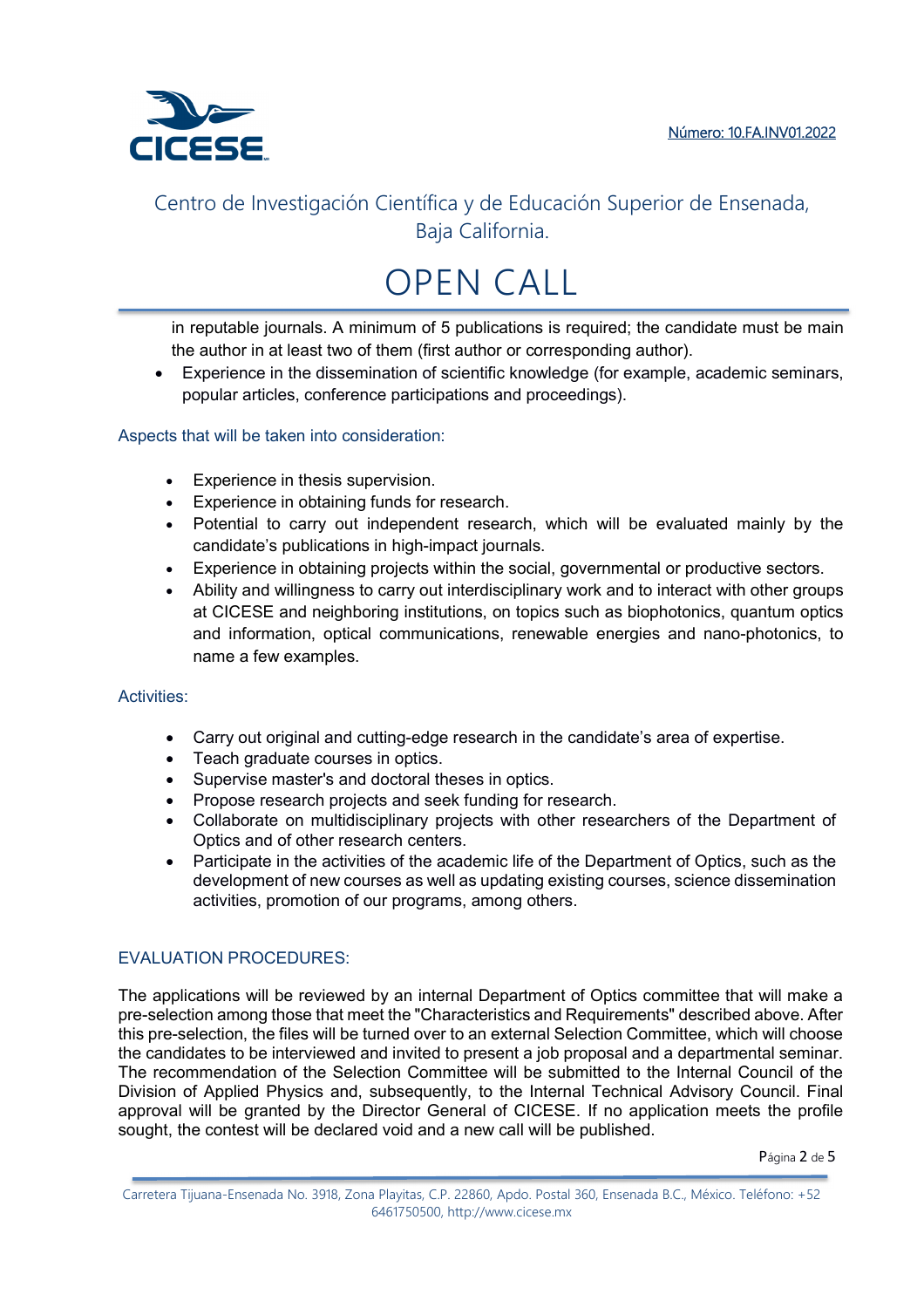

# OPEN CALL

### SALARY:

The researcher's income will be based on the following: (a) A salary that depends on the category assigned to the candidate; (b) benefits such as medical insurance, savings fund, and others; (c) productivity bonuses.

In addition, CICESE researchers have the possibility of supplementing their income by requesting a scholarship from the Sistema Nacional de Investigadores (SNI, National System of Researchers).

### REQUIRED DOCUMENTS:

- Updated Curriculum Vitae.
- Letter of Purpose that expresses what the candidate would contribute to the institution.
- Two letters of recommendation; these must be sent directly to the Head of the Department by the recommenders (not by the applicants).
- Official documentation that certifies your highest level of studies.

Documents must be sent via email and in PDF format.

| CONTACT:                           | Dr. Israel Rocha Mendoza<br>Head of the Optics Department.<br>mail: jefatura_optica@cicese.edu.mx<br>Extensión: 25077 |
|------------------------------------|-----------------------------------------------------------------------------------------------------------------------|
| Deadline for receipt of documents: | August 27th, 2022                                                                                                     |

### **Publication date: May 27th, 2022**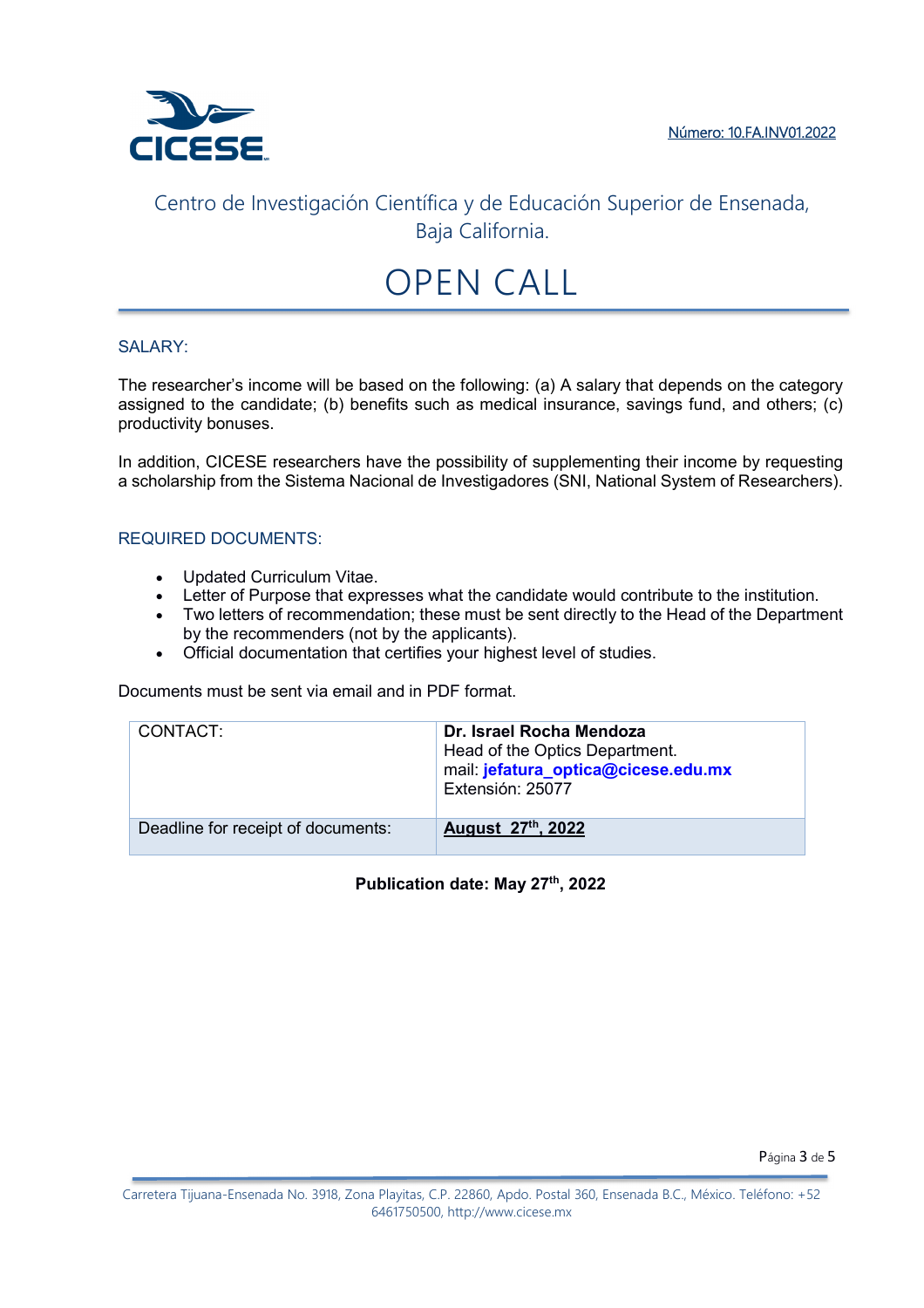

# OPEN CALL

## ATTACHMENT SALARY AND BENEFITS 2022

| <b>Category</b>      | Level | <b>Gross monthly salary (Mexican pesos)</b> |
|----------------------|-------|---------------------------------------------|
| Researcher           |       | \$42,730.40                                 |
| Researcher           | B     | \$40,974.05                                 |
| Researcher           | А     | \$39,218.05                                 |
| Associate Researcher |       | \$35,706.20                                 |
| Associate Researcher | B     | \$31,608.95                                 |
| Associate Researcher | А     | \$30,204.30                                 |

The category will be assigned by an External Commission in accordance with CICESE's Academic regulations. This base salary is supplemented by the benefits described below.

Página 4 de 5